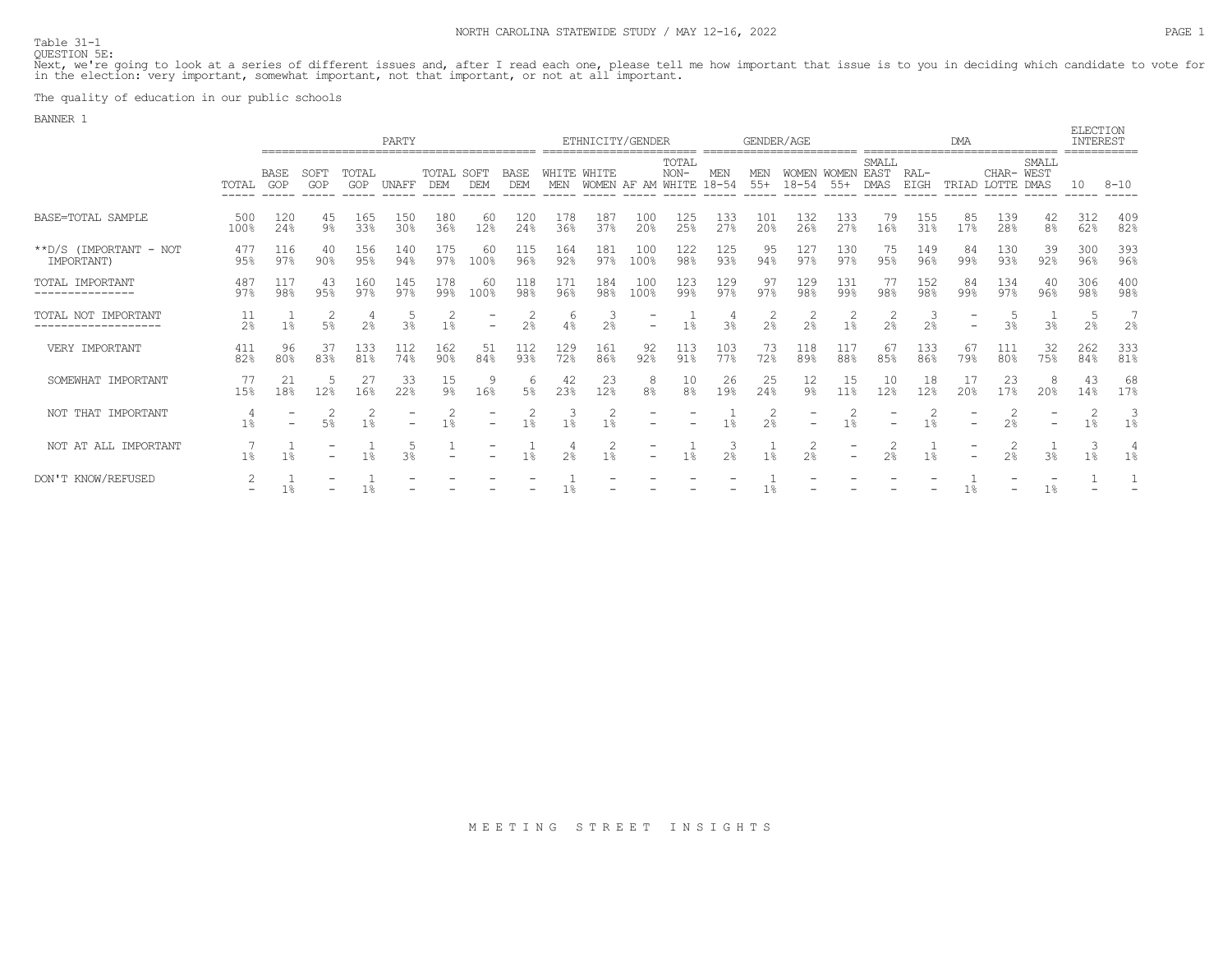Table 45-1 QUESTION 6E:

Next, for each of the following issues, please tell which political party in North Carolina, the Republican Party in North Carolina or the Democratic Party in North Carolina<br>you trust more to handle each issue.

The quality of education in our public schools

BANNER 1

|                       |                      |                          |                |              | PARTY        |                     |                    |                    |                     | ETHNICITY/GENDER |               |                                | GENDER/AGE           |                          |                           |                   |                              | DMA              |           |               |                     |                |            |  |
|-----------------------|----------------------|--------------------------|----------------|--------------|--------------|---------------------|--------------------|--------------------|---------------------|------------------|---------------|--------------------------------|----------------------|--------------------------|---------------------------|-------------------|------------------------------|------------------|-----------|---------------|---------------------|----------------|------------|--|
|                       | TOTAL                | BASE<br>GOP              | SOFT<br>GOP    | TOTAL<br>GOP | <b>UNAFF</b> | TOTAL<br><b>DEM</b> | SOFT<br><b>DEM</b> | BASE<br><b>DEM</b> | <b>WHITE</b><br>MEN | WHITE<br>WOMEN   | AF<br>AM      | TOTAL<br>$NON-$<br>WHITE 18-54 | MEN                  | MEN<br>$55+$             | <b>WOMEN</b><br>$18 - 54$ | WOMEN<br>$.55+$   | SMALL<br>EAST<br><b>DMAS</b> | RAL-<br>EIGH     | TRIAD     | CHAR- WEST    | SMALL<br>LOTTE DMAS | 10             | $8 - 10$   |  |
| BASE=TOTAL SAMPLE     | 500<br>100%          | 12C<br>24%               | 45<br>9%       | 165<br>33%   | 150<br>30%   | 180<br>36%          | 60<br>12%          | 120<br>24%         | 178<br>36%          | 187<br>37%       | 100<br>20%    | 125<br>25%                     | 133<br>27%           | 101<br>20%               | 132<br>26%                | $\frac{133}{278}$ | 79<br>16%                    | 155<br>31%       | 85<br>17% | 139<br>28%    | $\frac{42}{8}$      | $312$<br>$62%$ | 409<br>82% |  |
| $*$ $D/S$ (GOP - DEM) | -9<br>$-2%$          | 106<br>89%               | 23<br>51%      | 129<br>78%   | -8<br>$-5%$  | $-131$<br>$-73%$    | $-20$<br>$-33%$    | $-111$<br>$-93%$   | 27<br>15%           | 27<br>14%        | -66<br>$-66%$ | -64<br>$-51%$                  | 11<br>8 <sup>°</sup> | 4%                       | $-29$<br>$-22%$           | $4\%$             | 11%                          | $-18$<br>$-11$ % | 10<br>11% | $-1$<br>$-5%$ | -3<br>$-7%$         | 27<br>9%       | $-2$<br>-  |  |
| REPUBLICAN PARTY      | 224<br>45%           | 112<br>93%               | 29<br>65%      | 141<br>86%   | 59<br>40%    | 21<br>12%           | 18<br>29%          | 3 <sup>°</sup>     | 96<br>54%           | 98<br>52%        | 14<br>14%     | 25<br>20%                      | 64<br>48%            | -49<br>49%               | 45<br>34%                 | 64<br>48%         | 42<br>53%                    | 61<br>39%        | 40<br>47% | 63<br>45%     | 18<br>42%           | 159<br>51%     | 191<br>47% |  |
| DEMOCRATIC PARTY      | 233<br>47%           | 6<br>$5\%$               | 6<br>14%       | 12<br>$7\%$  | 68<br>45%    | 152<br>84%          | -37<br>62%         | 115<br>96%         | 69<br>39%           | 71<br>38%        | 80<br>80%     | 89<br>71%                      | 54<br>40%            | -46<br>45%               | 74<br>56%                 | 59<br>44%         | 33<br>42%                    | 79<br>51%        | 30<br>36% | 70<br>50%     | 20<br>49%           | 132<br>42%     | 193<br>47% |  |
| <b>BOTH</b>           | $1\%$                | $\overline{\phantom{m}}$ | 2 <sup>°</sup> | $1\%$        | 3%           | 1%                  |                    |                    | $2\%$               | 1%               | $1\%$         | $1\%$                          | 3 <sup>°</sup>       | $\overline{\phantom{a}}$ | $2\%$                     | $1\%$             | 1 <sup>°</sup>               | $1\%$            |           |               |                     | 2%             | 5<br>$1\%$ |  |
| NEITHER               | 24<br>$5\%$          | $\overline{\phantom{0}}$ | 12%            | b<br>4%      | 12<br>8%     | 3%                  | 7%                 | $1\%$              | 6<br>4%             | 5%               | 3%            | 5 <sup>°</sup>                 | $7\%$                | 4%                       | 4%                        | b<br>$5\%$        | 4%                           | $5\%$            | 7%        | 6             | 2<br>5%             | 12<br>$4\%$    | 15<br>4%   |  |
| DON'T KNOW/REFUSED    | 13<br>3 <sup>°</sup> |                          |                | 3%           |              |                     |                    |                    |                     | 6                | 3%            | 2%                             |                      | $2\%$                    | 3%                        |                   | $\overline{\phantom{0}}$     |                  |           |               |                     | 1%             | 5<br>$1\%$ |  |